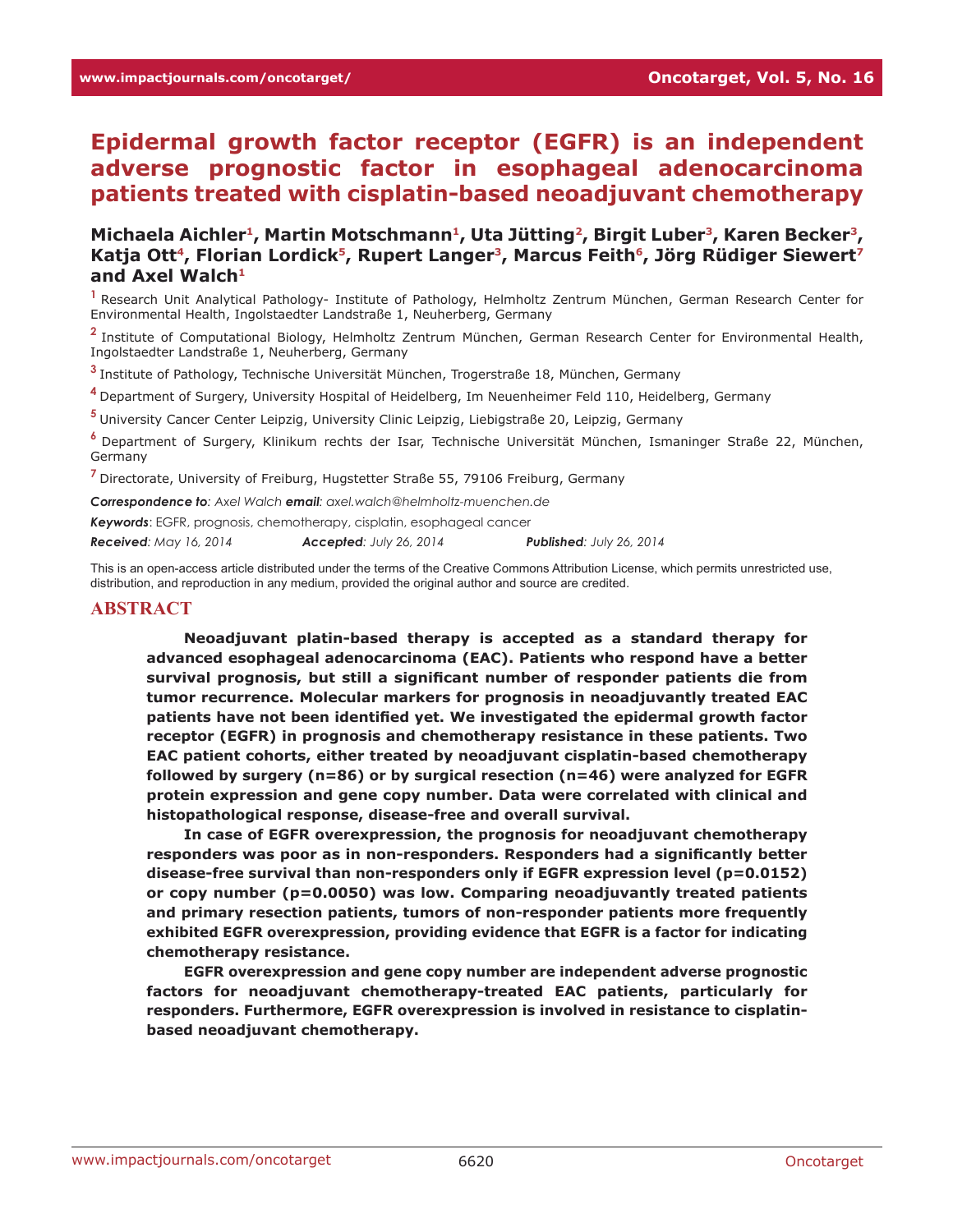# **INTRODUCTION**

Esophageal adenocarcinoma (EAC) is among the most rapidly increasing malignancies in the western world [1-3]. Despite improvement in surgical outcomes, the prognosis for EAC remains dismal with less than 20% of patients surviving 5 years [2]. Neoadjuvant chemo- or radiochemotherapy followed by resection has been shown to provide a survival benefit for patients with locally advanced EAC compared to surgery alone [4-7]. A common therapeutic approach for these EAC is a multimodal treatment that includes preoperative application of cis-diamminedichloroplatinum II (cisplatin) and 5-flurouracil (5-FU) chemotherapy, followed by resection [4, 6-9]. Patients who respond to the neoadjuvant chemotherapy have a better survival [9-11]. Response evaluation for EAC treatment can be performed according to metabolic response evaluation using fluordeoxyglucose positron emission tomography, clinical response evaluation by endoscopy, endoluminal ultrasound and computed tomography (CT) scans, or histopathological response evaluation following resection. Until now, the histological response evaluation has been considered the gold standard [12, 13], and these results are strongly associated with survival [14-16]. It is generally accepted that patients with a primary tumor response have a significantly improved prognosis compared to patients who do not respond [17]; however, despite a positive histological response, a significant percentage of patients still die due to tumor recurrence [16, 18, 19]. The reasons for this remains unclear, and effective tools to predict the clinical course of patients treated with neoadjuvant chemotherapy are missing. The Union for International Cancer Control/American Joint Committee on Cancer (UICC/AJCC) TNM classification ( $7<sup>th</sup>$  edition) provides a good prognostic stratification for primary resected esophageal cancer, but the accuracy of this current classification in neoadjuvant chemotherapy-treated EAC remains largely unknown [13]. Therefore molecular markers that may determine the prognosis in neoadjuvant chemotherapy-treated EAC patients are urgently needed.

The epidermal growth factor receptor (EGFR) pathway has been recognized as one of the key proliferative pathways that is dysregulated during tumorigenesis, and this pathway is a major regulator of various signaling pathways involved in cell survival, migration, and tissue regeneration [20]. In adenocarcinomas of the esophagogastric junction (AEG) and the distal esophagus, EGFR expression has been found in approximately 30–60% [21, 22], while *EGFR* gene amplification has been found in 8–31% [23, 24]. Although an association of EGFR expression or *EGFR* gene amplification with poor prognosis in primary resection patients has been proposed [21, 25], the clinical and biological significance of such expression in neoadjuvantly treated patients remain undefined. To further elucidate the role of EGFR in EAC, we examined the EGFR protein expression and gene copy number changes, clinical characteristics, and outcome in EAC patients treated with cisplatin-based neoadjuvant chemotherapy. We hypothesized that EGFR in EAC promotes an aggressive tumor phenotype and results in poor outcomes and neoadjuvant chemotherapy resistance.

# **RESULTS**

## **Correlation of EGFR protein expression, copy number changes, and clinical variables**

Tissue samples of 86 patients who underwent neoadjuvant chemotherapy and 46 samples of patients treated by primary resection without chemotherapy were examined for EGFR protein expression and gene copy number changes (*EGFR*-to-chromosome-7 ratio) (Table 1). EGFR expression and copy number changes were significantly positively correlated in neoadjuvant chemotherapy-treated patients (p<0.0001) and primary resection patients (p=0.0057). High EGFR protein expression (IHC score  $2+/3+$ ) occurred in 31.4% of patients who received neoadjuvant chemotherapy. In contrast, only 13.0% of patients in the primary resection group demonstrated high EGFR protein expression (Table 1). The number of patients with an *EGFR* gene copy number amplification (*EGFR*-to-chromosome-7 ratio of >2.2) in neoadjuvant chemotherapy-treated patients (4.7%) was comparable to that in the primary resection patient group (4.3%; Table 1).

# **EGFR overexpression is an independent adverse prognostic factor in EAC patients**

EGFR protein expression was significantly associated with outcome in the whole population including neoadjuvant treated and primary resected patients (Figure 1, Table 2). In the neoadjuvant treated group, EGFR protein expression was significantly associated with disease-free survival (p=0.0194; Figure 1A, Table 2). In primary resection patients, a significant association between EGFR protein expression and disease-free survival (p<0.0001; Figure 1G, Table 2) and overall survival (p<0.0001; Figure 1H, Table 2) was identified. Further stratification of the neoadjuvant chemotherapy group into responding and non-responding patients revealed that survival of patients who did not respond to chemotherapy was not associated with EGFR expression (Figure 1E-F, Table 2). In contrast, disease-free and overall survival of responding patients were significantly associated with the EGFR expression status (Figure 1C-D, Table 2). Responding patients with low EGFR expression profit significantly in terms of disease-free (p=0.0015; Figure 1C, Table 2) and overall survival (p=0.0032; Figure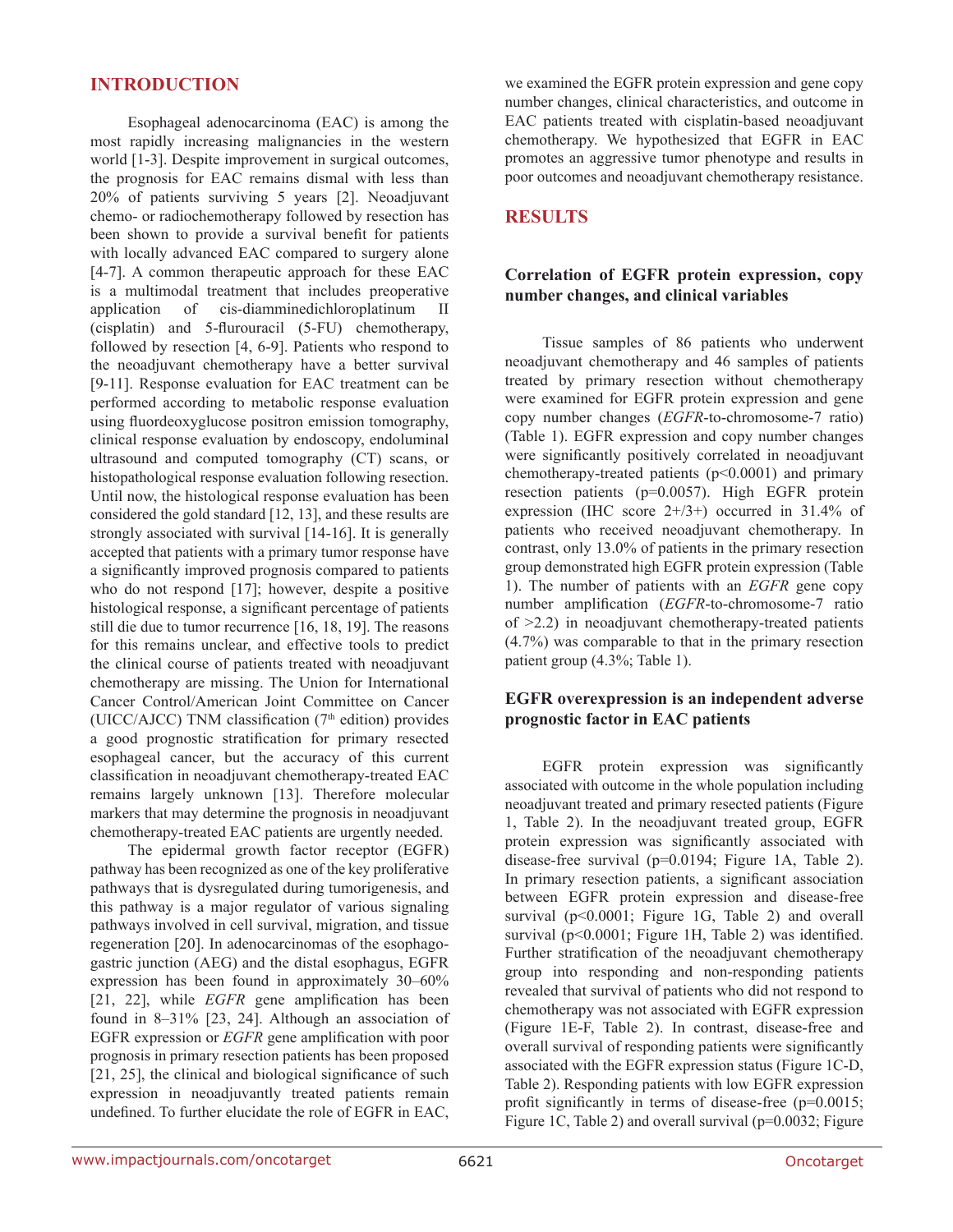|                                                |                                 |                             |                | Table 1: Characteristics of the neoadjuvant chemotherapy-treated and primary resection cohorts |                |                |
|------------------------------------------------|---------------------------------|-----------------------------|----------------|------------------------------------------------------------------------------------------------|----------------|----------------|
|                                                | <b>EGFR</b><br><b>IHC</b> Score |                             |                | EGFR/Chromosome-7 ratio                                                                        |                |                |
|                                                | $0/1 +$                         | $2 + /3 +$                  | total          | 52.2                                                                                           | >2.2           | total          |
| Neoadjuvant chemotherapy-treated EAC (cT3/cT4) |                                 |                             |                |                                                                                                |                |                |
| Number of patients                             |                                 |                             |                |                                                                                                |                |                |
| Total                                          | 59                              | 27                          | 86             | 82                                                                                             | 4              | 86             |
|                                                | (68.6%)                         | (31.4%)                     |                | (95.3%)                                                                                        | (4.7%)         |                |
| <b>Tumor</b> stage                             |                                 |                             |                |                                                                                                |                |                |
| ypT 1                                          | 5<br>(100.0%)                   | 0<br>(0.0%)                 | 5              | 5<br>$(100.0\%)$                                                                               | 0<br>$(0.0\%)$ | 5              |
| ypT2                                           | 15                              | 6                           | 21             | 19                                                                                             | 1              | 20             |
|                                                | (71.4%)                         | (28.6%)                     |                | $(95.0\%)$                                                                                     | $(5.0\%)$      |                |
| урТ3                                           | 30                              | 17                          | 47             | 45                                                                                             | 2              | 47             |
|                                                | $(63.8\%)$                      | (36.2%)                     |                | (95.7%)                                                                                        | (4.3%)         |                |
| Lymph node metastasis                          |                                 |                             |                |                                                                                                |                |                |
| ypN0                                           | 17                              | 4                           | 21             | 21                                                                                             | 0              | 21             |
|                                                | $(81.0\%)$                      | $(19.0\%)$                  |                | $(100.0\%)$                                                                                    | $(0.0\%)$      |                |
| ypN1                                           | 33<br>(63.5%9)                  | 19<br>(36.5%)               | 52             | 49<br>(94.2%)                                                                                  | 3<br>(5.8%)    | 52             |
| <b>Distant metastasis</b>                      |                                 |                             |                |                                                                                                |                |                |
| M0                                             | 45                              | 21                          | 66             | 63                                                                                             | 3              | 66             |
|                                                | (68.1%)                         | (31.9%)                     |                | (95.6%)                                                                                        | (4.4%)         |                |
| M1                                             | 5                               | 2                           | 7              | 7                                                                                              | 0              | 7              |
|                                                | (71.4%)                         | (28,6%)                     |                | $(100.0\%)$                                                                                    | $(0.0\%)$      |                |
| <b>Resection</b>                               |                                 |                             |                |                                                                                                |                |                |
| RO                                             | 40                              | 18                          | 58             | 56                                                                                             | 3              | 59             |
| R1                                             | $(69.0\%)$<br>10                | $(31.0\%)$<br>3             | 13             | (94.9%)<br>12                                                                                  | (5.1%)<br>0    | 12             |
|                                                | (76.9%)                         | (23.1%)                     |                | $(100.0\%)$                                                                                    | $(0.0\%)$      |                |
| R <sub>2</sub>                                 | 0                               | 2                           | $\overline{2}$ | 2                                                                                              | 0              | $\overline{2}$ |
|                                                | (0.0%)                          | (100.0%                     |                | $(100.0\%)$                                                                                    | $(0.0\%)$      |                |
| ypUICC                                         |                                 |                             |                |                                                                                                |                |                |
| -1                                             | 3                               | 0                           | 3              | 3                                                                                              | 0              | 3              |
|                                                | (100.0%                         | (0.0%                       |                | $(100.0\%)$                                                                                    | $(0.0\%)$      |                |
| 2                                              | 13                              | 4                           | 17             | 16                                                                                             | 0              | 16             |
| 3                                              | (76.5%)<br>8                    | (23.5%)<br>3                | 11             | $(100.0\%)$<br>10                                                                              | $(0.0\%)$<br>ı | 11             |
|                                                | (72.7%)                         | (27.3%)                     |                | (90.9%)                                                                                        | (9.1%)         |                |
| 4                                              | 21                              | 14                          | 35             | 33                                                                                             | 2              | 35             |
|                                                | $(60.0\%)$                      | $(40.0\%)$                  |                | (94.3%)                                                                                        | (5.7%)         |                |
| 5                                              | 5                               | 2                           | 7              | 7                                                                                              | 0              | 7              |
|                                                | (71.4%)                         | (28.6%)                     |                | $(100.0\%)$                                                                                    | $(0.0\%)$      |                |
|                                                |                                 |                             |                |                                                                                                |                |                |
| Responder                                      | 15                              | 4                           | 19             | 18                                                                                             | 1              | 19             |
| Non-responder                                  | (78.9%)<br>33                   | (21.1%)<br>17               | 50             | (94.7%)<br>49                                                                                  | (5.3%)<br>ı    | 50             |
|                                                | $(66.0\%)$                      | $(34.0\%)$                  |                | $(98.0\%)$                                                                                     | $(2.0\%)$      |                |
|                                                |                                 | Primary resection EAC (cT3) |                |                                                                                                |                |                |
| Number of                                      |                                 |                             |                |                                                                                                |                |                |
| patients                                       |                                 |                             |                |                                                                                                |                |                |
| Total                                          | 40                              | 6                           | 46             | 44                                                                                             | 2              | 46             |
|                                                | $(87.0\%)$                      | (13.0%)                     |                | (95.7%)                                                                                        | (4.3%)         |                |
| <b>Tumor</b> stage                             |                                 |                             |                |                                                                                                |                |                |
| $pT3$ (total)                                  | 40                              | 6                           | 46             | 44                                                                                             | 2              | 46             |
| Lymph node metastasis                          | $(87.0\%)$                      | (13.0%)                     |                | (95.7%)                                                                                        | (4.3%)         |                |
| pN <sub>0</sub>                                | 10                              | 0                           | 10             | 10                                                                                             | 0              | 10             |
|                                                | $(100.0\%)$                     | 0%                          |                | $(100.0\%)$                                                                                    | $(0.0\%)$      |                |
| pN1                                            | 30                              | 6                           | 36             | 34                                                                                             | 2              | 36             |
|                                                | (83.3)                          | (16.7%)                     |                | (94.4%)                                                                                        | (5.6%)         |                |
| Distant metastasis                             |                                 |                             |                |                                                                                                |                |                |
| M <sub>0</sub>                                 | 36                              | 4                           | 40             | 39                                                                                             | 1              | 40             |
|                                                | $(90.0\%)$                      | $(10.0\%)$                  |                | (97.5%)                                                                                        | 2.5%           |                |
| M1                                             | 4<br>(66.7%)                    | 2<br>(33.3%)                | 6              | 5<br>(83.3%)                                                                                   | ı<br>(16.7)    | б              |
| <b>Resection</b>                               |                                 |                             |                |                                                                                                |                |                |
| R0                                             | 26                              | 1                           | 27             | 27                                                                                             | 0              | 27             |
|                                                | $(96.3\%)$                      | (3.7%)                      |                | (100.0%                                                                                        | (0.0%          |                |
|                                                |                                 |                             |                |                                                                                                |                |                |
| R1                                             | 13                              | 4                           | 17             | 16                                                                                             | ı              | 17             |
|                                                | (76.5%)                         | (23.5%)                     |                | (94.1%)                                                                                        | (5.9%)         |                |
|                                                |                                 |                             |                |                                                                                                |                |                |
| R2                                             | 0                               | 1<br>$(100.0\%)$            | 1              | 1<br>$(100.0\%)$                                                                               | 0<br>$(0.0\%)$ | 1              |
|                                                | $(0.0\%)$                       |                             |                |                                                                                                |                |                |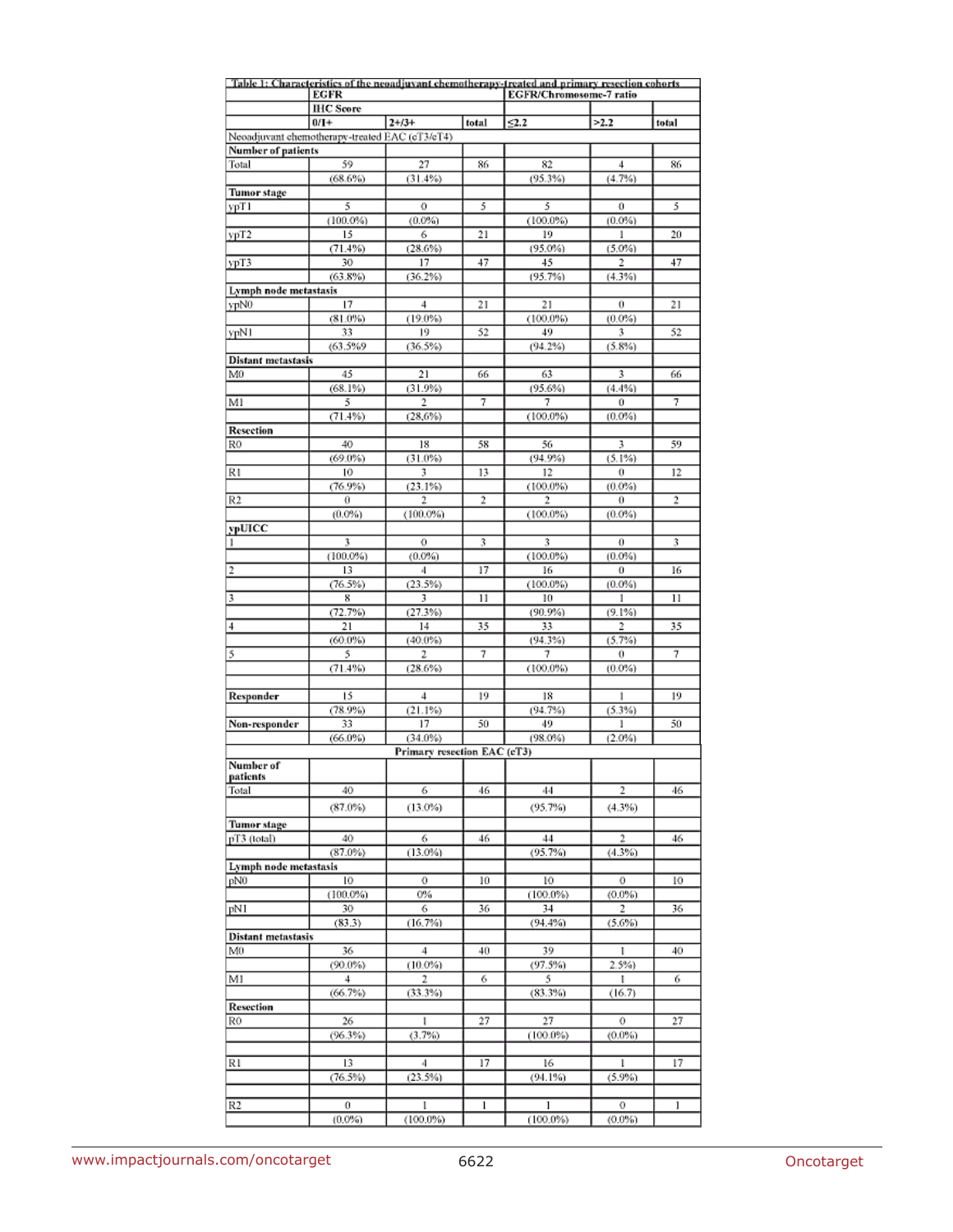|                                                   | <b>EGFR</b>           |       | EGFR/Cep7             |       |
|---------------------------------------------------|-----------------------|-------|-----------------------|-------|
|                                                   | protein expression    |       | Ratio                 |       |
|                                                   | EGFR-low vs EGFR-high |       | $\leq$ 2.2 vs $>$ 2.2 |       |
|                                                   | P                     | $n =$ | P                     | $n =$ |
| Disease-free survival                             |                       |       |                       |       |
| Neoadjuvant chemotherapy-treated EAC<br>(cT3/cT4) | 0.0194                | 71    | 0.7531                | 71    |
| Responder                                         | 0.0015                | 19    | 0.0359                | 19    |
| Non-responder                                     | 0.5295                | 43    | 0.6685                | 43    |
| Primary resection EAC (cT3)                       | < 0.0001              | 46    | 0.8006                | 46    |
| Overall survival                                  |                       |       |                       |       |
| Neoadjuvant chemotherapy-treated EAC<br>(cT3/cT4) | 0.0829                | 73    | 0.3820                | 73    |
| Responder                                         | 0.0032                | 19    | 0.0359                | 19    |
| Non-responder                                     | 0.9086                | 43    | 0.4451                | 43    |
| Primary resection EAC (cT3)                       | < 0.0001              | 46    | 0.7494                | 46    |

**Table 2: Correlation of EGFR protein expression and copy number changes with patient survival data**

| Table 3: Stepwise Cox regression analysis and hazard ratios of disease-free and overall survival with |  |  |
|-------------------------------------------------------------------------------------------------------|--|--|
| prognostic factors in neoadjuvant chemotherapy-treated and primary resection EAC patients             |  |  |

|                                      | Univariate | Multivariate | <b>HR</b> | 95% Confidence Intervals     |  |  |  |
|--------------------------------------|------------|--------------|-----------|------------------------------|--|--|--|
| Disease-free survival                |            |              |           |                              |  |  |  |
| Neoadjuvant chemotherapy-treated EAC |            |              |           |                              |  |  |  |
| <b>UICC</b> staging                  | 0.0001     | 0.0002       | 1.848     | $1.339 - 2.551$              |  |  |  |
| Responder                            |            |              |           |                              |  |  |  |
| EGFR protein expression              | 0.0082     | 0.0050       |           | $24.004$   $2.612 - 220.622$ |  |  |  |
| ypM                                  | < 0.0001   | 0.0036       | 58.135    | $3.785 - 892.811$            |  |  |  |
| Non-responder                        |            |              |           |                              |  |  |  |
| ypM                                  | 0.0236     | 0.0309       | 2.942     | $1.104 - 7.839$              |  |  |  |
| Primary resection EAC                |            |              |           |                              |  |  |  |
| $\mathbb{R}$                         | 0.0459     | 0.0208       | 2.414     | $1.144 - 5.095$              |  |  |  |
| ypN                                  | 0.0300     | 0.0140       | 3.329     | $1.275 - 8.690$              |  |  |  |
| EGFR protein expression              | 0.0258     | 0.0296       | 1.994     | $1.071 - 3.716$              |  |  |  |
| Overall survival                     |            |              |           |                              |  |  |  |
| Neoadjuvant chemotherapy-treated EAC |            |              |           |                              |  |  |  |
| ypM                                  | < 0.0001   | 0.0243       | 3.557     | $1.179 - 10.734$             |  |  |  |
| EGFR protein expression              | 0.0491     | 0.0483       | 1.962     | $1.005 - 3.829$              |  |  |  |
| <b>UICC</b> staging                  | 0.0451     | 0.0488       | 1.512     | $1.002 - 2.282$              |  |  |  |
| Responder                            |            |              |           |                              |  |  |  |
| ypM                                  | 0.0012     | 0.0017       | 45.854    | $4.206 - 499.865$            |  |  |  |
| EGFR protein expression              | 0.0037     | 0.0033       | 13.466    | $2.383 - 76.078$             |  |  |  |
| Non-responder                        |            |              |           |                              |  |  |  |
| <b>UICC</b> staging                  | 0.0095     | 0.0016       | 2.303     | $1.371 - 3.869$              |  |  |  |
| Primary resection EAC                |            |              |           |                              |  |  |  |
| ${\bf R}$                            | 0.0131     | 0.0047       | 3.111     | $1.415 - 6.838$              |  |  |  |
| ypN                                  | 0.0205     | 0.0137       | 3.578     | $1.298 - 9.862$              |  |  |  |
| EGFR protein expression              | 0.0405     | 0.0448       | 1.899     | $1.015 - 3.555$              |  |  |  |

Abbreviation: HR, hazard ratio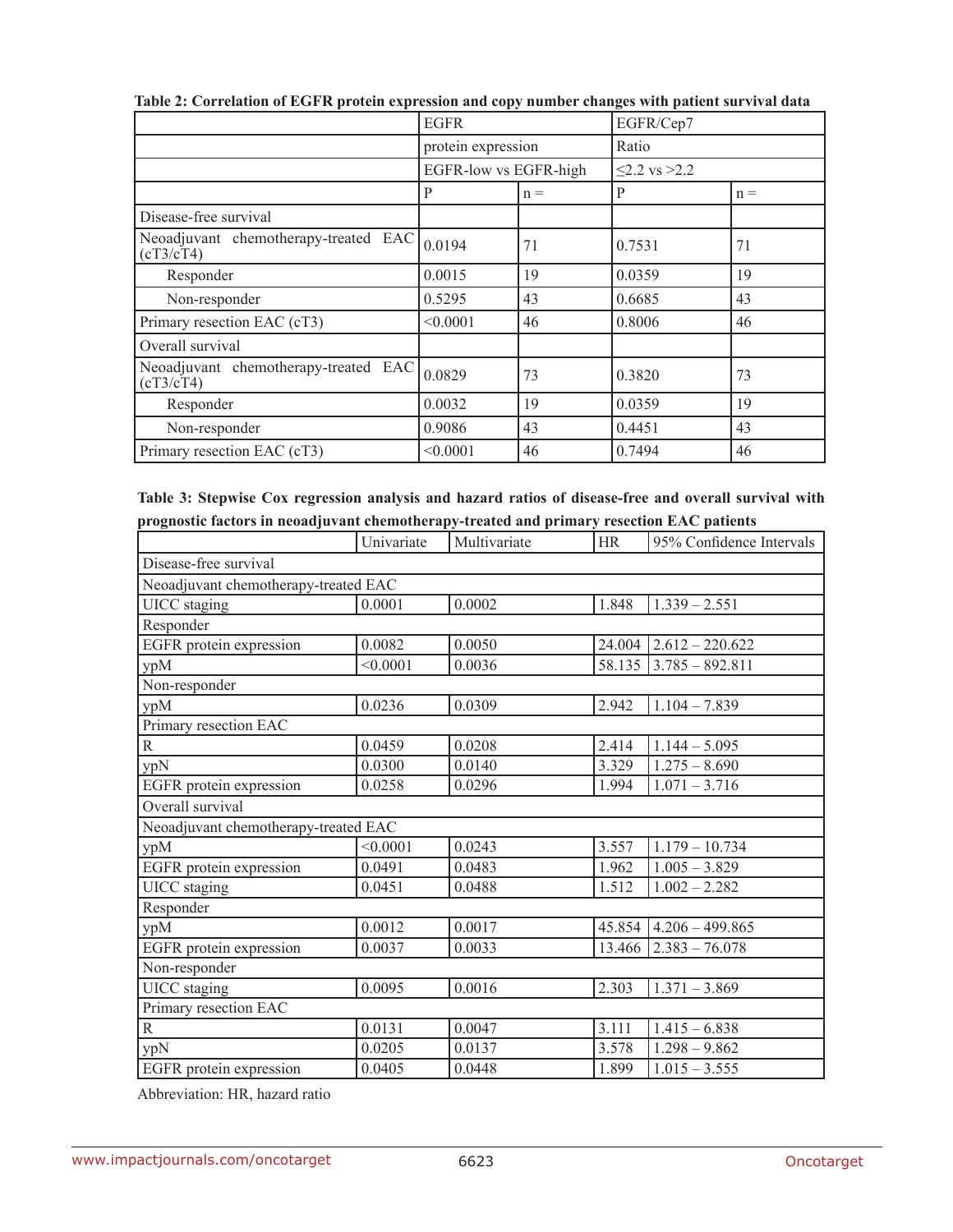1D, Table 2), while high EGFR expression significantly shortened survival in this subgroup (Figure 1C-D, Table 2).

Multivariate Cox regression analysis confirmed EGFR overexpression as an independent adverse prognostic factor for disease-free survival (p=0.0050; HR=24.004; 95% confidence intervals (CI), 2.612– 220.622) and overall survival (p=0.0033; HR=13.466; 95% CI, 2.383–76.078) in patients who responded to neoadjuvant chemotherapy (Table 3). This effect was also observed in primary resection EAC patients with respect to disease-free (p=0.0296; HR=1.994; 95% CI, 1.071– 3.716) and overall survival (p=0.0448; HR=1.899; 95% CI, 1.015–3.555; Table 3).

Thus, EGFR protein expression is an independent adverse prognostic factor, in particular, patients who respond to neoadjuvant chemotherapy can be stratified into patients with a good survival prognosis with low EGFR protein expression and patients with a poor survival prognosis with high EGFR protein expression.



**Figure 1: EGFR protein expression is associated with prognosis in patients treated with neoadjuvant chemotherapy or primary resection.** (A) Disease-free and (B) overall survival of all neoadjuvant chemotherapy-treated patients. (C) Disease-free and (D) overall survival of responding patients. (E) Disease-free and (F) overall survival of non-responding patients. (G) Disease-free and (H) overall survival of primary resection patients. Patients can be stratified as patients with a good survival prognosis if EGFR protein expression is low and patients with a poor survival prognosis if EGFR protein expression is high.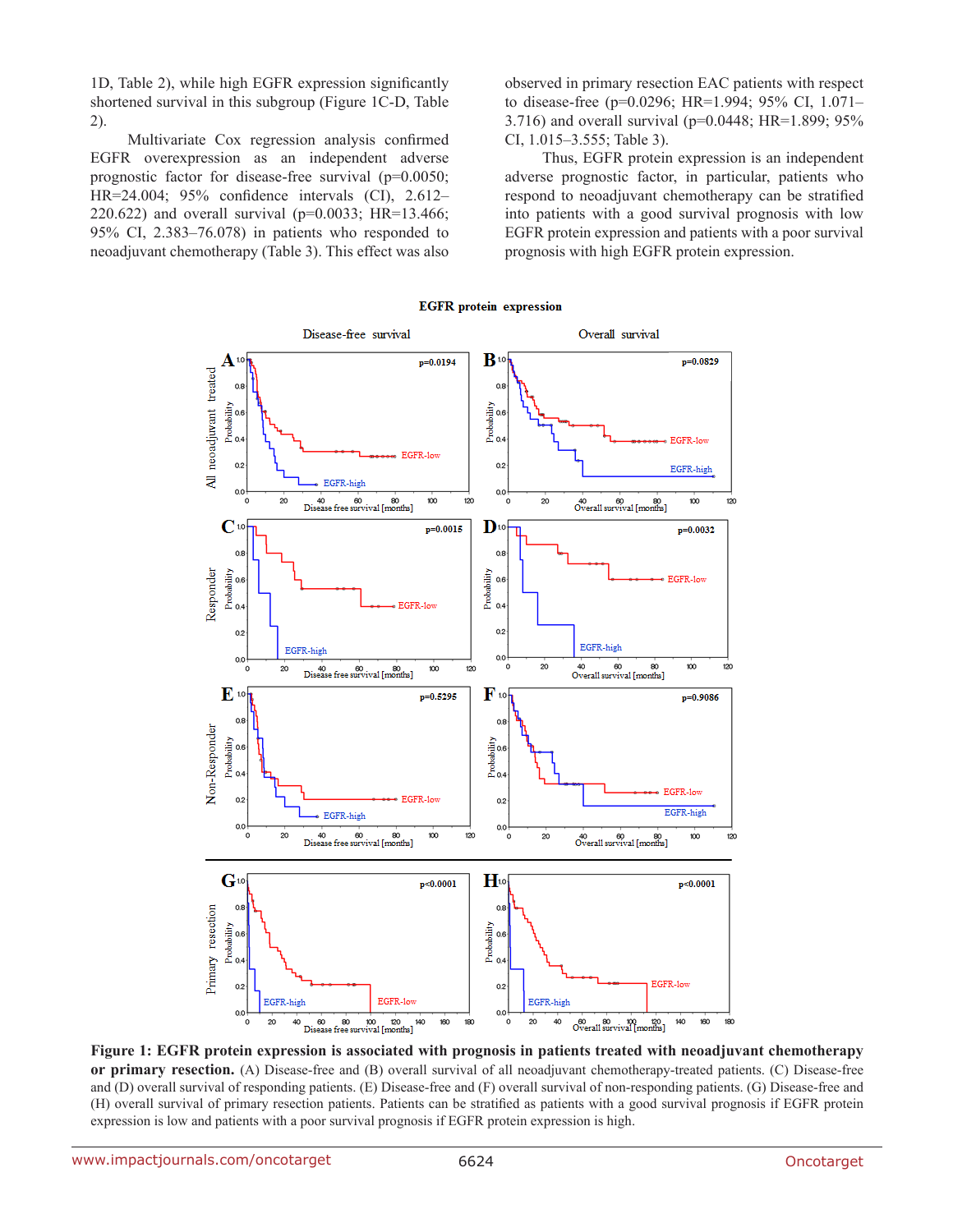We further evaluated the influence of EGFR protein expression in neoadjuvant chemotherapy-treated patients as a molecular factor for survival prognosis. A statistically significant association between low EGFR expression levels (EGFR-low) and disease-free survival (p=0.0152) and overall survival (p=0.0036) was noted in responders and non-responders (Figure 2A), although responders had a significantly better prognosis than non-responders. In cases where patients did not respond to chemotherapy but had low EGFR protein expression, after surviving the first two years after therapy, their disease-free and overall survival was as good as that for responder patients. In contrast to these findings, in patients with high EGFR expression, the prognosis for responders was as poor as that for non-responders (Figure 2C). Thus, neoadjuvant therapy responders with a putative good prognosis were identified as actually having a poor prognosis after neoadjuvant therapy according to EGFR overexpression.

We also evaluated these findings with regard to copy number changes (*EGFR*-to-chromosome-7 ratio) and obtained similar results. A statistically significant difference was observed in responders and non-responders



#### **Figure 2: EGFR overexpression and** *EGFR***/Chromosome-7 ratio are molecular factors for stratification of patients after neoadjuvant chemotherapy.** (A, B, C, D) Disease-free survival of neoadjuvant chemotherapy-treated patients. (A) Low EGFR protein expression. (B) Low *EGFR*/Chromosome-7 ratio. (C) High EGFR protein expression. (D) High *EGFR*/Chromosome-7 ratio. (E, F, G, H) Overall survival of neoadjuvant chemotherapy-treated patients. (E) Low EGFR protein expression. (F) Low *EGFR*/Chromosome-7 ratio. (G) High EGFR protein expression. (H) High *EGFR*/Chromosome-7 ratio. Prognosis for neoadjuvant chemotherapy responders was as poor as that for non-responders when EGFR expression level was high. Responders had a significantly better prognosis than nonresponders when EGFR expression level or *EGFR*/Chromosome-7 ratio were low.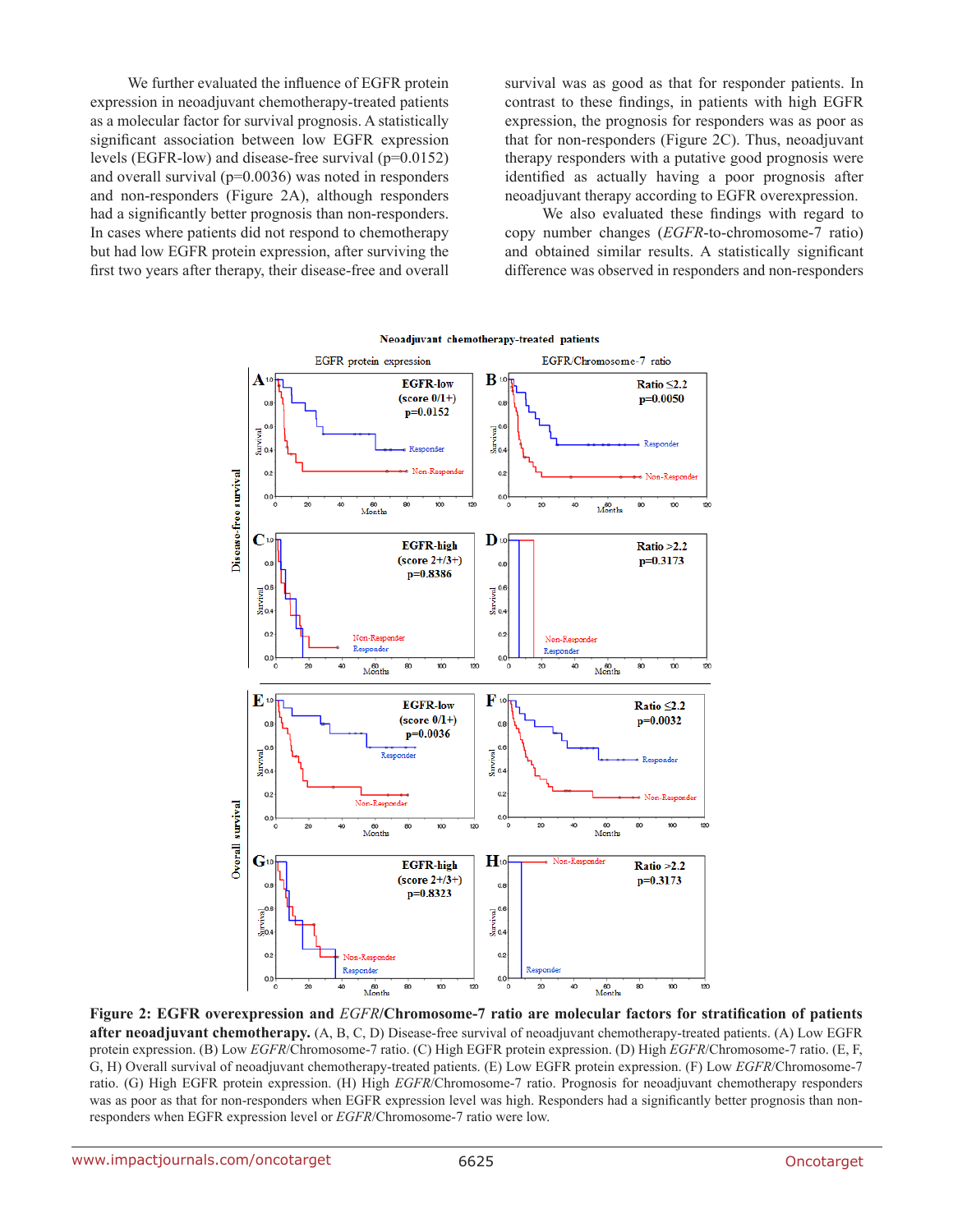between disease-free survival (p=0.0050) and overall survival (p=0.0032) and patients who did not have an *EGFR* amplification (Figure 2B), and a significantly better prognosis was predicted for responders than for non-responders. Identification of responder patients with a poor prognosis as for EGFR-high patients was not possible using FISH analysis in patients with an *EGFR*to-chromosome-7 ratio >2.2 due to limitations in patient numbers (Figure 2D).

# **Comparison of clinical, histopathological response, and EGFR expression as factors for prognosis**

We examined EGFR protein expression with respect to clinical and histopathological response evaluation as a factor for prognosis in the neoadjuvant chemotherapytreated patient group. Multivariate COX regression analysis revealed that EGFR protein expression was the strongest prognostic factor for disease-free survival (p=0.0218; HR=2.010; 95% CI, 1.107–3.650), while histopathological response was the strongest factor for overall survival (p=0.0018; HR=3.626; 95% CI, 1.613– 8.154).

# **Comparison of EGFR overexpression in neoadjuvant chemotherapy and primary resection EAC patients**

The frequency of EGFR overexpression in patients who respond to neoadjuvant chemotherapy was compared with the frequency of EGFR overexpression in EAC patients treated with primary resection without chemotherapy. The percentage of cases with high EGFR expression levels (score  $2+$  or  $3+$ ) was significantly more often found (p=0.0108) in the neoadjuvant chemotherapytreated cohort (31.4%, 27 of 86 vs. 13.0%, 6 of 46) compared to the primary resection cohort (Table 1). To further assess these findings, we separately compared the responder and the non-responder subgroup with the primary resection cohort. No significant difference in the frequency of EGFR overexpression was detected between chemotherapy-responders and in primary resection patients (p=0.2028; Figure 3A). In contrast, the frequency of EGFR overexpression, was significantly higher in nonresponders than in primary resection patients (p=0.0107; Figure 3B).

# **DISCUSSION**

Neoadjuvant platinum-based chemotherapy is a standard treatment regimen for patients with advanced EAC [4, 7]. It is generally accepted that patients who respond to neoadjuvant chemotherapy have a survival benefit [10, 11]; however, despite a positive histological response, a significant number of patients die from tumor recurrence [16, 18, 19]. Therapeutic response of patients often do not prolong patient survival [26]. This might be due to current therapies eliminate abundant cancer cells but do not target stem cells [26]. In a review of concept, Blagosklonny pointed out further explanations [27]. The response-survival paradox could be explained as effective therapy selects for resistance among proliferating cancer cells [27]. Mechanisms of resistance might be either based nononcogenic (e.g. drug transporters and mutation in drug-targets) or oncogenic (e.g. apoptosis and cell cycle dysregulation) [27]. The oncogenic resistance is associated with highly aggressive cancer phenotype and, therefore no survival benefit [27]. The above mentioned theories might give an explanation for tumor recurrence in responding EAC patients. In the current study, we investigated EGFR in prognosis and chemotherapy resistance esophageal adenocarcinoma patients with a positive response to therapy but who died from tumor recurrence. EGFR, a receptor tyrosine kinases, is a major regulator of signaling pathways involved in cell survival, migration, and tissue regeneration [20]. Several studies have demonstrated that EGFR expression is a strong prognostic indicator that correlates with both higher recurrence rates and shorter survival in different tumor entities [21, 25, 28-30]. Additionally, studies on the EGFR status as a prognostic factor in patients treated by neoadjuvant chemotherapy have been reported [31-33]. These studies have yielded contradictory results across different cancer types [31- 33]. In a recently published study, EGFR overexpression was useful in predicting response in patients with triple-negative breast cancer treated with neoadjuvant chemotherapy [33]. In an earlier study of triple-negative breast cancer, patients with EGFR-positive had a less favorable prognosis and a poorer response to neoadjuvant chemotherapy than patients with EGFR-negative tumors [32]. On the other hand, in patients with locally advanced rectal cancer treated with preoperative chemoradiotherapy, *EGFR* gene copy number was neither predictive nor prognostic [31]. A few studies have investigated EGFR expression in EAC patients, but these studies have focused on prognosis in patients with primary resection of EAC or AEG. Although in these studies EGFR was associated with poor overall survival, a consistent association between EGFR and an adverse outcome was not yet substantiated [21, 25, 29, 30, 34]. The new finding in our study is, that EGFR expression predicted poorer survival outcomes in a subgroup of EAC patients with initial histopathologic response to chemotherapy. To the best of our knowledge, this was not yet studied before in any other population. In addition, in our study population of primary resection patients, EGFR expression was a strong and independent prognostic factor for disease-free and overall survival. A recently published study investigated factors that predict prognosis and recurrence in patients with esophagogastric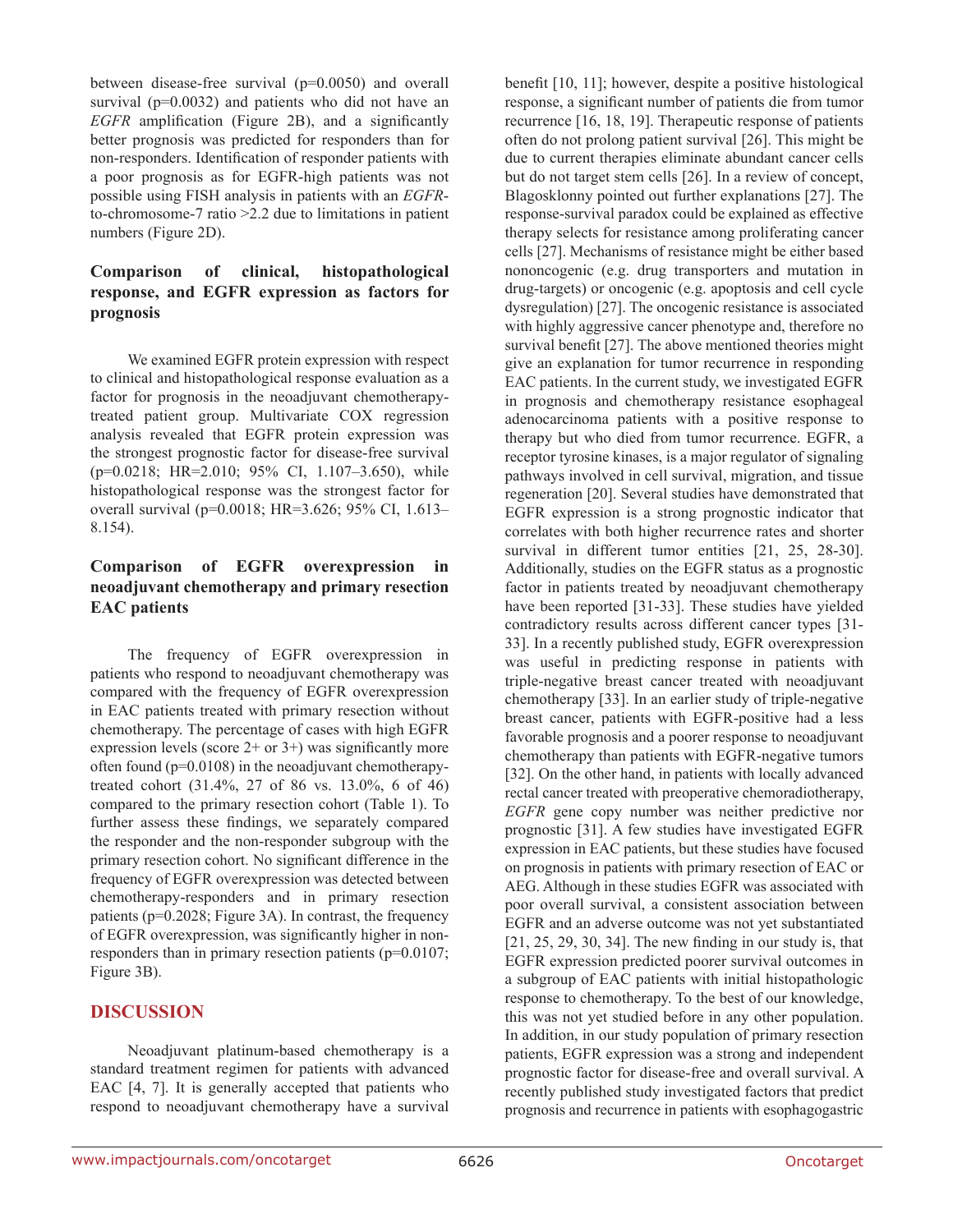adenocarcinoma and a histopathological response with less than 10% residual tumor [18]. Response of the primary tumor did not ensure recurrence-free long-term survival, although complete histopathological responders had a better prognosis compared to partial responders [18]. Another recently published study defined a multifactorial histopathological score based on ypT category, ypN, and degree of histological tumor regression for the prediction of prognosis of resected EAC after cisplatin-based neoadjuvant chemotherapy [35]. Our data, however, demonstrated that EGFR expression or copy number changes are strong and independent molecular prognostic factors for disease-free and overall survival in patients with EAC who responded to neoadjuvant chemotherapy but had an unfavorable diagnosis.

Cisplatin is a DNA-damaging anti-tumor agent that activates nuclear as well as cytoplasmic signaling pathways involved in regulation of the cell cycle, damage repair, and programmed cell death [36]. EGFR expression may be involved in resistance to cisplatin [37, 38]. The signals generated by DNA damage caused by cisplatin treatment modulate EGFR activity in EGFRexpressing cells and suppress cell death by upregulating antiapoptotic proteins [37]. In addition, inhibition of EGFR activation enhances cisplatin-induced cell death [37]. Overexpression of EGFR and inhibition of proliferation has been observed in cisplatin-treated ovarian carcinoma cells, and these molecular changes were hypothesized to be an escape mechanism of tumor cells [39]. Another study demonstrated that treatment of chemosensitive neuroblastoma cells with cisplatin reversibly increased EGFR expression and that cisplatinresistant cells exhibited enhanced EGFR expression dependent of the presence of cisplatin [40]. In squamous cell carcinoma cells, increased EGF signaling and subsequent increased interleukin (IL)-1ß contributed to chemotherapeutic resistance [41]. Furthermore, acquired cisplatin resistance in EGFR-expressing lung cancer cells did not affect the sensitivity to EGFR tyrosine kinase inhibitors [42]. Together, these studies demonstrate that EGFR may be involved in mechanism of resistance to cisplatin. In the present study, we compared the frequency of EGFR overexpression in primary resection patients to neoadjuvant chemotherapy responders and non-responders. In the non-responding subgroup, EGFR expression was significantly higher than that in chemotherapy responders as well as in the primary resection patients. These findings provide evidence that EGFR overexpression is a factor for chemotherapy resistance and supports the hypothesis that EGFR is involved in the mechanism of resistance against cisplatinbased neoadjuvant chemotherapy.

Resistance can be exploited for therapeutic advantage [43, 44]. Evolving from several decades of systematic research in cancer cell biology, several EGFR inhibitors, such as monoclonal antibodies and tyrosine kinase inhibitors have been developed and implemented in clinical application [45]. The efficacy of cetuximab in combination with chemotherapy was evaluated as a firstline treatment of advanced gastric and gastro-esophageal junction cancer [46-49]. The overall results of these studies revealed response rates between 41 and 65%.



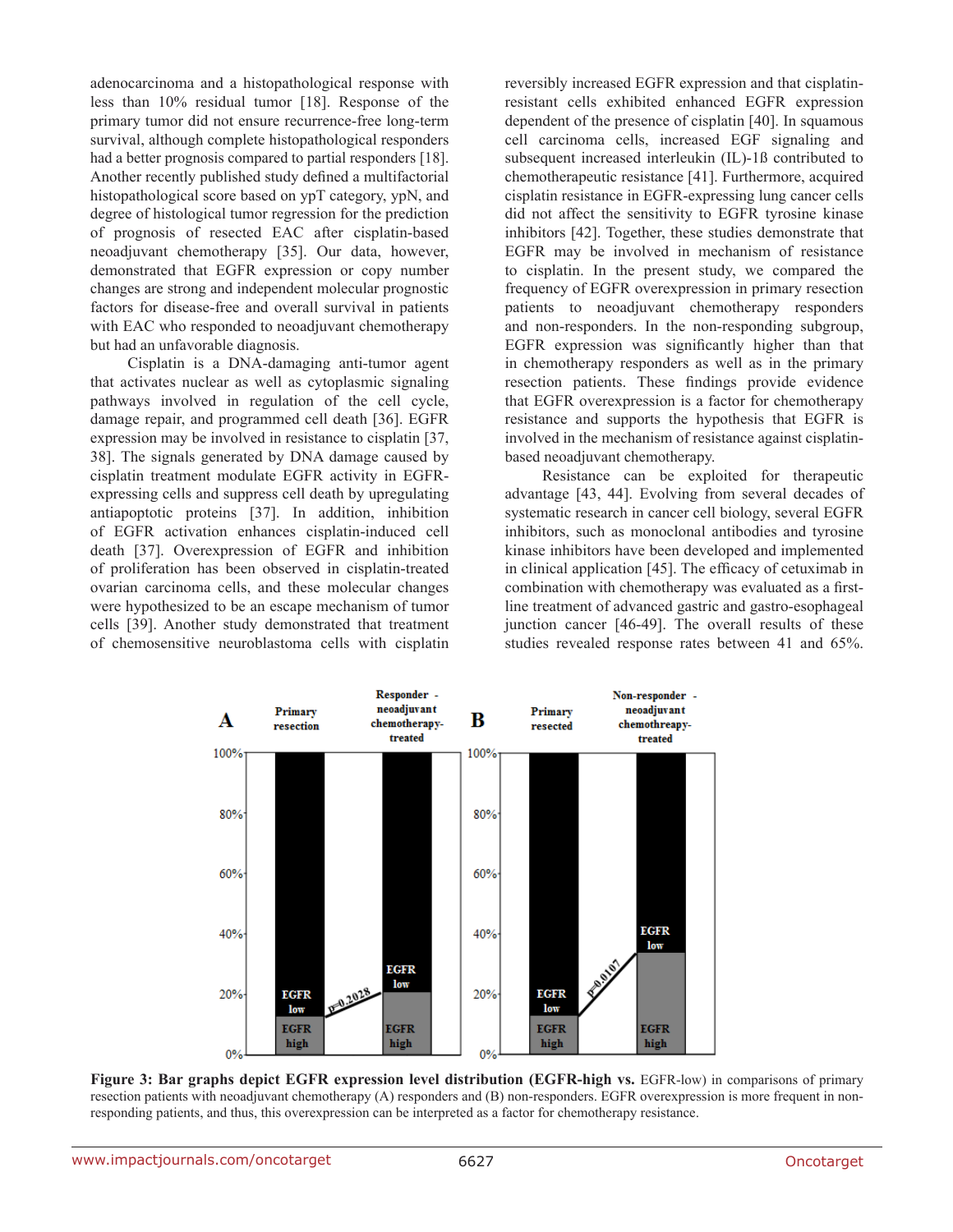The efficacy of cetuximab plus capecitabin and cisplatin was subsequently tested in a multinational randomized phase III trial for the first-line treatment of patients with advanced gastric and gastro-esophageal junction cancer (EXPAND, NCT00678535) [50]. The addition of cetuximab to capecitabine-cisplatin provided no additional benefit to chemotherapy alone in the first-line treatment of advanced gastric or gastro-esophageal junction cancer; however, this study did not specifically focus on AEG 1 patients. Therefore, studies on the effect of EGFR-directed therapy in AEG 1 patients have been missing but may be of interest in the neoadjuvant chemotherapy setting especially for EGFR-positive patients.

In conclusion, our data demonstrate that EGFR overexpression and gene copy number changes are independent adverse prognostic factors in EAC patients and may be useful molecular markers for outcome prediction in patients who receive neoadjuvant platinbased chemotherapy.

# **PATIENTS, MATERIALS AND METHODS**

# **Study population**

In this study, a total of 132 patients with EAC (all classified as type I according to Siewert [51]) were included. The patients were staged as cT3 or cT4 based on endoscopic ultrasonography and CT of the chest and abdomen. The study population consisted of two different treatment groups: one was treated with cisplatin-based neoadjuvant chemotherapy and the second was treated by primary resection without neoadjuvant chemotherapy. All patients provided written informed consent, and patient data were acquired with approval from the ethics committee of the Technische Universität München, Germany. For all patients, surgical resection material (formalin-fixed paraffin-embedded tissue) was available.

#### **Neoadjuvant chemotherapy cohort**

Patients (n=86) were treated with neoadjuvant chemotherapy consisting of two cycles of cisplatin on days 1, 15, and 29 and folinic acid plus fluorouracil on days 1, 8, 15, 22, 29, and 36, all repeated on day 49, as previously described in detail [52].

#### **Primary resection cohort**

Patients (n=46) underwent primary abdominothoracic esophagectomy [53] without chemotherapy or radiotherapy. For comparison with the neoadjuvant chemotherapy-treated patient group, only patients staged as cT3 were included in the study.

#### **Response evaluation and follow-up**

Tumor response to neoadjuvant chemotherapy was characterized clinically and histopathologically.

*Clinical response* was evaluated by endoscopy with endoluminal ultrasound and CT scan after the first and second cycle as described previously [54]. Response was defined as at least 50% reduction in the size of the primary tumor, as measured by endoscopy and imaging studies [55].

*Histopathological tumor regression* was assessed according to a recently published scoring system [56]. For the purposes of this study, all patients with fewer than 10% residual tumor cells (regression score 1) were classified as responders. All other patients were classified as histopathological non-responders.

*Patient follow-up* included endoscopy and CT of the chest and abdomen at 3-month intervals during the first year after surgery and thereafter at 6-month intervals. Overall survival and disease-free survival were calculated from the day of surgery. Survival analyses for the primary resection cohort were calculated from all 46 patients with a median follow-up of 19.9 months (range, 0.1 to 134.0 months) for overall survival and 14.5 months (range, 0.1 to 134.0 months) for disease-free survival. For the neoadjuvant chemotherapy-treated cohort, median followup was 17.0 months for overall survival (range, 0.8 to 110.4 months) and 9.2 months for disease-free survival (range, 0.1 to 79.8 months). The observation time was the interval between diagnosis and last contact (death or last follow-up).

# **Tissue microarrays**

Three representative areas of the tumor (1.0 mm diameter) were removed from paraffin-embedded tissue blocks, which had been prepared at the time of resection, using a tissue microarray instrument (Beecher Instruments, Sun Prairie, Wisconsin, USA). Serial sections were cut for the purpose of immunohistochemistry (IHC) and transferred to adhesive slides using the "paraffin-tapetransfer-system" according to manufacturer's instructions (Instrumedics, Hackensack, NJ, USA).

# **Fluorescence** *in situ* **hybridization (FISH), evaluation, and image analysis**

A commercially available assay with fluorescencelabeled locus-specific DNA probes for EGFR and chromosome-7 centromeric α-satellite (Chrombios) was hybridized with the samples according to a previously described protocol [57]. The hybridization specificity of the probes was tested with metaphase spreads, and lymphocytes served as internal controls in tumor tissue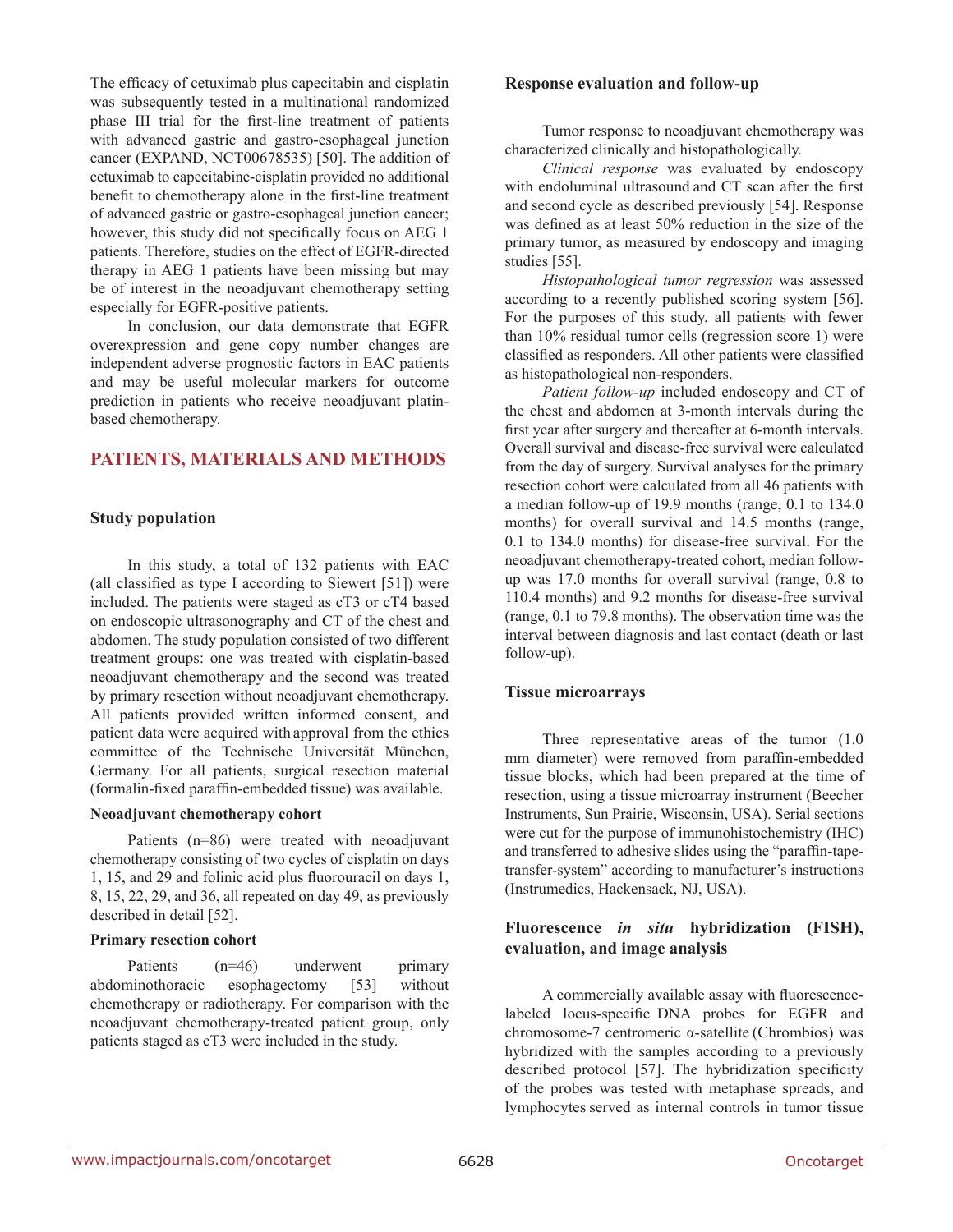samples. Signal evaluation was performed by visual counting using an epifluorescence microscope equipped with a C-Apochromat 63x/NA 1.2 W objective and an AxioCam b/w charge-coupled device camera (Zeiss Axioplan 2, Carl Zeiss Microimaging GmbH; AxioVision software release 4.5) according to standard procedures. At least 50 tumor cells per case were selected randomly, whereas only cells with a minimum of one signal for *EGFR* gene and centromere-7 were chosen, and the mean was calculated.FISH scoring for *EGFR*-to-chromosome-7 ratio was applied, and two categories were determined: mean ratios of ≤2.2 and >2.2. Ratios ≤2.2 were designated as non-amplified, while ratios >2.2 were designated as *EGFR* amplification.

# **Immunohistochemical analysis and reactivity score**

EGFR immunohistochemistry was performed using the Dako EGFRpharmDx<sup>TM</sup> assay detection system (Dako Diagnostika GmbH, Hamburg, Germany) as described previously [58]. Tumors were considered to be negative when no staining or membrane staining in <10% neoplastic cells was observed. Weak complete and/or incomplete membrane staining in >10% neoplastic cells was considered as  $1+$  positive, while moderate complete and/or incomplete membrane staining in >10% neoplastic cells was considered as 2+ positive. Strong complete and/ or incomplete membrane staining in >10% neoplastic cells was considered as 3+ positive. Cases with a score of 0 or 1+ were considered as EGFR-low expression cases, while those with a score of 2+ or 3+ were considered overexpression (EGFR-high) cases.

# **Statistical Analysis**

Correlations between variables were calculated using the Pearson correlation coefficient. Frequency tables were tested by  $\chi^2$  test or Fisher exact test for comparison of discrete variables. Stepwise Cox regression analysis was applied to select parameters for predicting the overall survival time or disease-free survival time, their calculated hazard ratio are listed. Kaplan-Meier survival curves for different strata were plotted for overall survival and disease-free survival. The differences were tested by the log-rank test. All statistical tests were performed with SAS statistical package version 9.2 (SAS Institute Inc., Cary, NC), and significance was determined at the 95% level.

# **ACKNOWLEDGEMENTS**

We thank Sandra Rauser and Daniel Veith for their contribution in data acquisition and Ulrike Buchholz, Claudia-Mareike Pflüger, Gabriele Mettenleiter, and Andreas Voss for excellent technical assistance.

# **GRANT SUPPORT**

The study was supported by Ministry of Education and Research of the Federal Republic of Germany (BMBF) (SYS-Stomach: 01ZX1310B) to AW, BL, FL, and the Deutsche Forschungsgemeinschaft (Grant Nos SFB 824 TP Z02 and WA 1656/3-1) to AW.

# **CONFLICT OF INTEREST**

The authors declare that they have no conflicts of interest.

# **REFERENCES**

- 1. Ajani JA, Barthel JS, Bentrem DJ, D'Amico TA, Das P, Denlinger CS, Fuchs CS, Gerdes H, Glasgow RE, Hayman JA, Hofstetter WL, Ilson DH, Keswani RN, Kleinberg LR, Korn WM, Lockhart AC, et al. Esophageal and esophagogastric junction cancers. J Natl Compr Canc Netw. 2011; 9(8):830-887.
- 2. Siegel R, Naishadham D and Jemal A. Cancer statistics, 2013. CA Cancer J Clin. 2013; 63(1):11-30.
- 3. Pohl H, Sirovich B and Welch HG. Esophageal adenocarcinoma incidence: are we reaching the peak? Cancer Epidemiol Biomarkers Prev. 2010; 19(6):1468- 1470.
- 4. Cunningham D, Allum WH, Stenning SP, Thompson JN, Van de Velde CJ, Nicolson M, Scarffe JH, Lofts FJ, Falk SJ, Iveson TJ, Smith DB, Langley RE, Verma M, Weeden S, Chua YJ and Participants MT. Perioperative chemotherapy versus surgery alone for resectable gastroesophageal cancer. N Engl J Med. 2006; 355(1):11-20.
- 5. Siewert JR, Lordick F, Ott K, Stein HJ, Weber WA, Becker K, Peschel C, Fink U and Schwaiger M. Induction chemotherapy in Barrett cancer: influence on surgical risk and outcome. Ann Surg. 2007; 246(4):624-628; discussion 628-631.
- 6. van Hagen P, Hulshof MCCM, van Lanschot JJB, Steyerberg EW, Henegouwen MIV, Wijnhoven BPL, Richel DJ, Nieuwenhuijzen GAP, Hospers GAP, Bonenkamp JJ, Cuesta MA, Blaisse RJB, Busch ORC, ten Kate FJW, Creemers GJ, Punt CJA, et al. Preoperative Chemoradiotherapy for Esophageal or Junctional Cancer. New England Journal of Medicine. 2012; 366(22):2074- 2084.
- 7. Ychou M, Boige V, Pignon JP, Conroy T, Bouche O, Lebreton G, Ducourtieux M, Bedenne L, Fabre JM, Saint-Aubert B, Geneve J, Lasser P and Rougier P. Perioperative chemotherapy compared with surgery alone for resectable gastroesophageal adenocarcinoma: an FNCLCC and FFCD multicenter phase III trial. J Clin Oncol. 2011; 29(13):1715- 1721.
- 8. Lordick F, Holscher AH, Haustermans K and Wittekind C.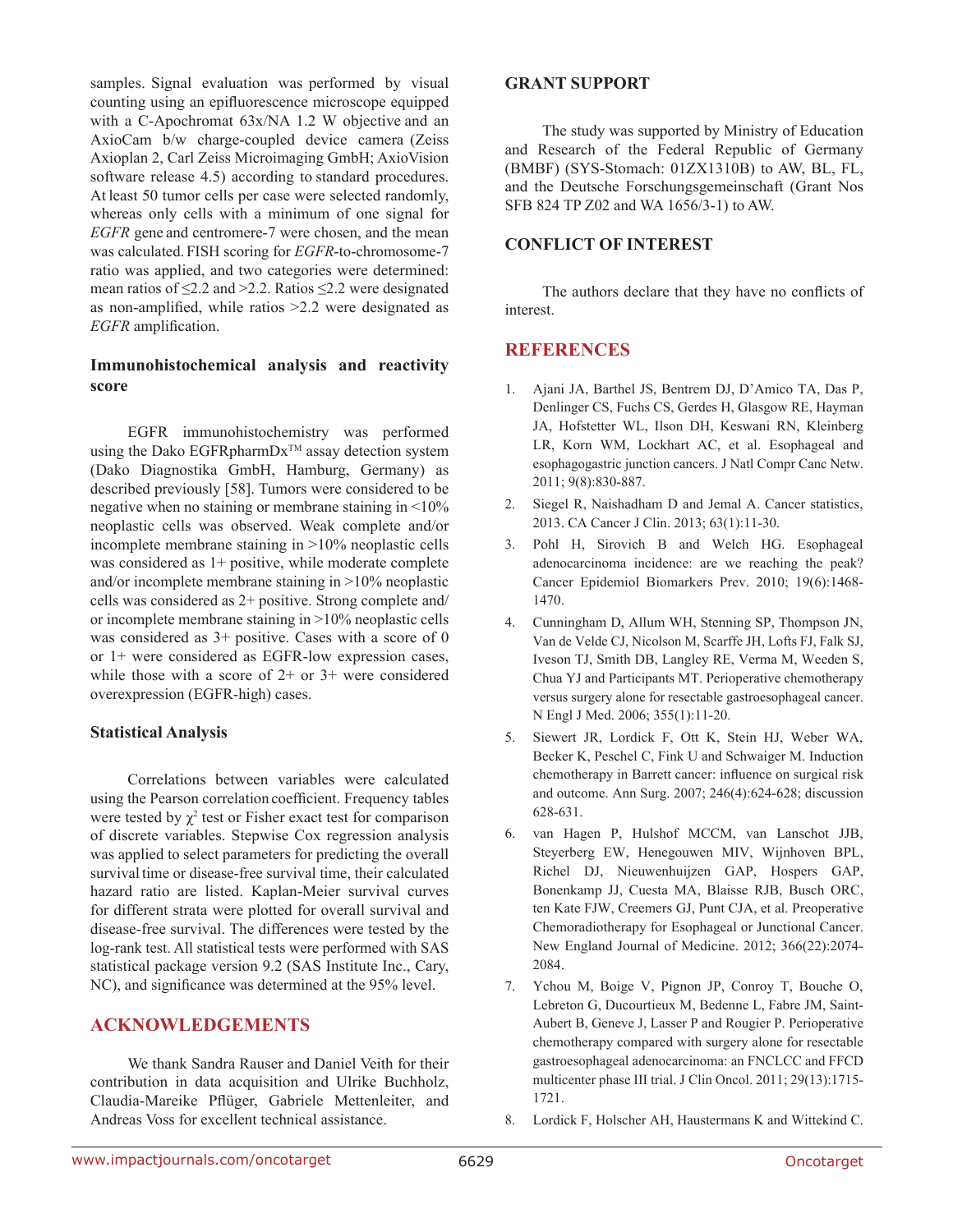Multimodal treatment of esophageal cancer. Langenbecks Arch Surg. 2013; 398(2):177-187.

- 9. Schauer M, Stein H, Lordick F, Feith M, Theisen J and Siewert JR. Results of a multimodal therapy in patients with stage IV Barrett's adenocarcinoma. World J Surg. 2008; 32(12):2655-2660.
- 10. Becker K, Fumagalli U, Mueller JD, Fink U, Siewert JR and Hofler H. Neoadjuvant chemotherapy for patients with locally advanced gastric carcinoma: effect on tumor cell microinvolvement of regional lymph nodes. Cancer. 1999; 85(7):1484-1489.
- 11. Walsh TN, Noonan N, Hollywood D, Kelly A, Keeling N and Hennessy TP. A comparison of multimodal therapy and surgery for esophageal adenocarcinoma. N Engl J Med. 1996; 335(7):462-467.
- 12. Langer R, Ott K, Feith M, Lordick F, Siewert JR and Becker K. Prognostic significance of histopathological tumor regression after neoadjuvant chemotherapy in esophageal adenocarcinomas. Mod Pathol. 2009; 22(12):1555-1563.
- 13. Schmidt T, Sicic L, Blank S, Becker K, Weichert W, Bruckner T, Parakonthun T, Langer R, Buchler MW, Siewert JR, Lordick F and Ott K. Prognostic value of histopathological regression in 850 neoadjuvantly treated oesophagogastric adenocarcinomas. Br J Cancer. 2014; 110(7):1712-1720.
- 14. Schneider PM, Baldus SE, Metzger R, Kocher M, Bongartz R, Bollschweiler E, Schaefer H, Thiele J, Dienes HP, Mueller RP and Hoelscher AH. Histomorphologic tumor regression and lymph node metastases determine prognosis following neoadjuvant radiochemotherapy for esophageal cancer: implications for response classification. Ann Surg. 2005; 242(5):684-692.
- 15. Ott K, Weber WA, Lordick F, Becker K, Busch R, Herrmann K, Wieder H, Fink U, Schwaiger M and Siewert JR. Metabolic imaging predicts response, survival, and recurrence in adenocarcinomas of the esophagogastric junction. J Clin Oncol. 2006; 24(29):4692-4698.
- 16. Vallbohmer D, Holscher AH, DeMeester S, DeMeester T, Salo J, Peters J, Lerut T, Swisher SG, Schroder W, Bollschweiler E and Hofstetter W. A multicenter study of survival after neoadjuvant radiotherapy/chemotherapy and esophagectomy for ypT0N0M0R0 esophageal cancer. Ann Surg. 2010; 252(5):744-749.
- 17. Lowy AM, Mansfield PF, Leach SD, Pazdur R, Dumas P and Ajani JA. Response to neoadjuvant chemotherapy best predicts survival after curative resection of gastric cancer. Ann Surg. 1999; 229(3):303-308.
- 18. Ott K, Blank S, Becker K, Langer R, Weichert W, Roth W, Sisic L, Stange A, Jager D, Buchler M, Siewert JR and Lordick F. Factors predicting prognosis and recurrence in patients with esophago-gastric adenocarcinoma and histopathological response with less than 10 % residual tumor. Langenbecks Arch Surg. 2013; 398(2):239-249.
- 19. Meredith KL, Weber JM, Turaga KK, Siegel EM,

McLoughlin J, Hoffe S, Marcovalerio M, Shah N, Kelley S and Karl R. Pathologic response after neoadjuvant therapy is the major determinant of survival in patients with esophageal cancer. Ann Surg Oncol. 2010; 17(4):1159- 1167.

- 20. Brandt B, Meyer-Staeckling S, Schmidt H, Agelopoulos K and Buerger H. Mechanisms of egfr gene transcription modulation: relationship to cancer risk and therapy response. Clin Cancer Res. 2006; 12(24):7252-7260.
- 21. Wang KL, Wu TT, Choi IS, Wang H, Resetkova E, Correa AM, Hofstetter WL, Swisher SG, Ajani JA, Rashid A and Albarracin CT. Expression of epidermal growth factor receptor in esophageal and esophagogastric junction adenocarcinomas: association with poor outcome. Cancer. 2007; 109(4):658-667.
- 22. Yacoub L, Goldman H and Odze RD. Transforming growth factor-alpha, epidermal growth factor receptor, and MiB-1 expression in Barrett's-associated neoplasia: correlation with prognosis. Mod Pathol. 1997; 10(2):105-112.
- 23. Miller CT, Moy JR, Lin L, Schipper M, Normolle D, Brenner DE, Iannettoni MD, Orringer MB and Beer DG. Gene amplification in esophageal adenocarcinomas and Barrett's with high-grade dysplasia. Clin Cancer Res. 2003; 9(13):4819-4825.
- 24. al-Kasspooles M, Moore JH, Orringer MB and Beer DG. Amplification and over-expression of the EGFR and erbB-2 genes in human esophageal adenocarcinomas. Int J Cancer. 1993; 54(2):213-219.
- 25. Marx AH, Zielinski M, Kowitz CM, Dancau AM, Thieltges S, Simon R, Choschzick M, Yekebas E, Kaifi JT, Mirlacher M, Atanackovic D, Brummendorf TH, Fiedler W, Bokemeyer C, Izbicki JR and Sauter G. Homogeneous EGFR amplification defines a subset of aggressive Barrett's adenocarcinomas with poor prognosis. Histopathology. 2010; 57(3):418-426.
- 26. Huff CA, Matsui W, Smith BD and Jones RJ. The paradox of response and survival in cancer therapeutics. Blood. 2006; 107(2):431-434.
- 27. Blagosklonny MV. Why therapeutic response may not prolong the life of a cancer patient: selection for oncogenic resistance. Cell Cycle. 2005; 4(12):1693-1698.
- 28. Katoh K, Nakanishi Y, Akimoto S, Yoshimura K, Takagi M, Sakamoto M and Hirohashi S. Correlation between laminin-5 gamma2 chain expression and epidermal growth factor receptor expression and its clinicopathological significance in squamous cell carcinoma of the tongue. Oncology (Williston Park). 2002; 62(4):318-326.
- 29. Langer R, Von Rahden BH, Nahrig J, Von Weyhern C, Reiter R, Feith M, Stein HJ, Siewert JR, Hofler H and Sarbia M. Prognostic significance of expression patterns of c-erbB-2, p53, p16INK4A, p27KIP1, cyclin D1 and epidermal growth factor receptor in oesophageal adenocarcinoma: a tissue microarray study. J Clin Pathol. 2006; 59(6):631-634.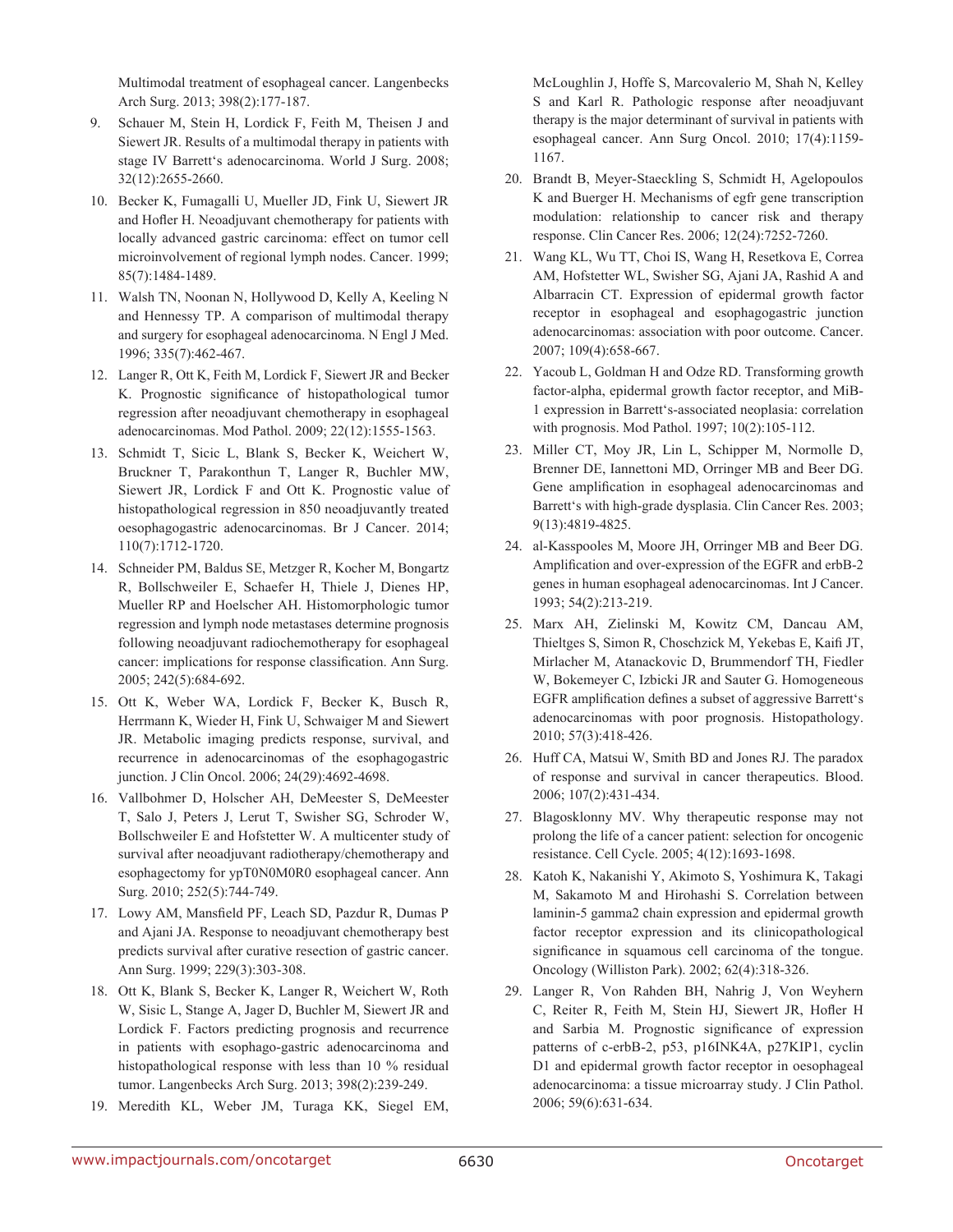- 30. Paterson AL, O'Donovan M, Provenzano E, Murray LJ, Coleman HG, Johnson BT, McManus DT, Novelli M, Lovat LB and Fitzgerald RC. Characterization of the timing and prevalence of receptor tyrosine kinase expression changes in oesophageal carcinogenesis. J Pathol. 2013; 230(1):118- 128.
- 31. Bengala C, Bettelli S, Bertolini F, Sartori G, Fontana A, Malavasi N, Depenni R, Zironi S, Del Giovane C, Luppi G and Conte PF. Prognostic role of EGFR gene copy number and KRAS mutation in patients with locally advanced rectal cancer treated with preoperative chemoradiotherapy. Br J Cancer. 2010; 103(7):1019-1024.
- 32. Nogi H, Kobayashi T, Suzuki M, Tabei I, Kawase K, Toriumi Y, Fukushima H and Uchida K. EGFR as paradoxical predictor of chemosensitivity and outcome among triple-negative breast cancer. Oncol Rep. 2009; 21(2):413-417.
- 33. Tang Y, Zhu L, Li Y, Ji J, Li J, Yuan F, Wang D, Chen W, Huang O, Chen X, Wu J, Shen K, Loo WT and Chow LW. Overexpression of epithelial growth factor receptor (EGFR) predicts better response to neo-adjuvant chemotherapy in patients with triple-negative breast cancer. J Transl Med. 2012; 10 Suppl 1:S4.
- 34. Bettstetter M, Berezowska S, Keller G, Walch A, Feuchtinger A, Slotta-Huspenina J, Feith M, Drecoll E, Hofler H and Langer R. Epidermal growth factor receptor, phosphatidylinositol-3-kinase catalytic subunit/PTEN, and KRAS/NRAS/BRAF in primary resected esophageal adenocarcinomas: loss of PTEN is associated with worse clinical outcome. Hum Pathol. 2012.
- 35. Langer R, Becker K, Zlobec I, Gertler R, Sisic L, Buchler M, Lordick F, Slotta-Huspenina J, Weichert W, Hofler H, Feith M and Ott K. A multifactorial histopathologic score for the prediction of prognosis of resected esophageal adenocarcinomas after neoadjuvant chemotherapy. Ann Surg Oncol. 2014; 21(3):915-921.
- 36. Cepeda V, Fuertes MA, Castilla J, Alonso C, Quevedo C and Perez JM. Biochemical mechanisms of cisplatin cytotoxicity. Anticancer Agents Med Chem. 2007; 7(1):3- 18.
- 37. Benhar M, Engelberg D and Levitzki A. Cisplatininduced activation of the EGF receptor. Oncogene. 2002; 21(57):8723-8731.
- 38. Hsu SC, Miller SA, Wang Y and Hung MC. Nuclear EGFR is required for cisplatin resistance and DNA repair. Am J Transl Res. 2009; 1(3):249-258.
- 39. Lang T, Daxenbichler G and Marth C. Effects of cytostatic agents on the expression of epidermal growth factor receptor in ovarian cancer cells. Anticancer Res. 1994; 14(5A):1871-1874.
- 40. Michaelis M, Bliss J, Arnold SC, Hinsch N, Rothweiler F, Deubzer HE, Witt O, Langer K, Doerr HW, Wels WS and Cinatl J, Jr. Cisplatin-resistant neuroblastoma cells express enhanced levels of epidermal growth factor receptor (EGFR) and are sensitive to treatment with EGFR-specific

toxins. Clin Cancer Res. 2008; 14(20):6531-6537.

- 41. Ko SC, Huang CR, Shieh JM, Yang JH, Chang WC and Chen BK. Epidermal growth factor protects squamous cell carcinoma against cisplatin-induced cytotoxicity through increased interleukin-1beta expression. PLoS One. 2013; 8(2):e55795.
- 42. Rho JK, Choi YJ, Choi YR, Kim SY, Choi SJ, Choi CM, Na, II and Lee JC. The effect of acquired cisplatin resistance on sensitivity to EGFR tyrosine kinase inhibitors in EGFR mutant lung cancer cells. Oncol Res. 2011; 19(10-11):471- 478.
- 43. Blagosklonny MV and Pardee AB. Exploiting cancer cell cycling for selective protection of normal cells. Cancer Res. 2001; 61(11):4301-4305.
- 44. Blagosklonny MV. Targeting cancer cells by exploiting their resistance. Trends Mol Med. 2003; 9(7):307-312.
- 45. Ciardiello F and Tortora G. EGFR antagonists in cancer treatment. N Engl J Med. 2008; 358(11):1160-1174.
- 46. Pinto C, Di Fabio F, Siena S, Cascinu S, Rojas Llimpe FL, Ceccarelli C, Mutri V, Giannetta L, Giaquinta S, Funaioli C, Berardi R, Longobardi C, Piana E and Martoni AA. Phase II study of cetuximab in combination with FOLFIRI in patients with untreated advanced gastric or gastroesophageal junction adenocarcinoma (FOLCETUX study). Ann Oncol. 2007; 18(3):510-517.
- 47. Pinto C, Di Fabio F, Barone C, Siena S, Falcone A, Cascinu S, Rojas Llimpe FL, Stella G, Schinzari G, Artale S, Mutri V, Giaquinta S, Giannetta L, Bardelli A and Martoni AA. Phase II study of cetuximab in combination with cisplatin and docetaxel in patients with untreated advanced gastric or gastro-oesophageal junction adenocarcinoma (DOCETUX study). Br J Cancer. 2009; 101(8):1261-1268.
- 48. Lordick F, Luber B, Lorenzen S, Hegewisch-Becker S, Folprecht G, Woll E, Decker T, Endlicher E, Rothling N, Schuster T, Keller G, Fend F and Peschel C. Cetuximab plus oxaliplatin/leucovorin/5-fluorouracil in first-line metastatic gastric cancer: a phase II study of the Arbeitsgemeinschaft Internistische Onkologie (AIO). Br J Cancer. 2010; 102(3):500-505.
- 49. Moehler M, Mueller A, Trarbach T, Lordick F, Seufferlein T, Kubicka S, Geissler M, Schwarz S, Galle PR, Kanzler S and German Arbeitsgemeinschaft Internistische O. Cetuximab with irinotecan, folinic acid and 5-fluorouracil as first-line treatment in advanced gastroesophageal cancer: a prospective multi-center biomarker-oriented phase II study. Ann Oncol. 2011; 22(6):1358-1366.
- 50. Lordick F, Kang YK, Chung HC, Salman P, Oh SC, Bodoky G, Kurteva G, Volovat C, Moiseyenko VM, Gorbunova V, Park JO, Sawaki A, Celik I, Gotte H, Melezinkova H, Moehler M, et al. Capecitabine and cisplatin with or without cetuximab for patients with previously untreated advanced gastric cancer (EXPAND): a randomised, open-label phase 3 trial. Lancet Oncol. 2013; 14(6):490-499.
- 51. Siewert JR and Stein HJ. Classification of adenocarcinoma